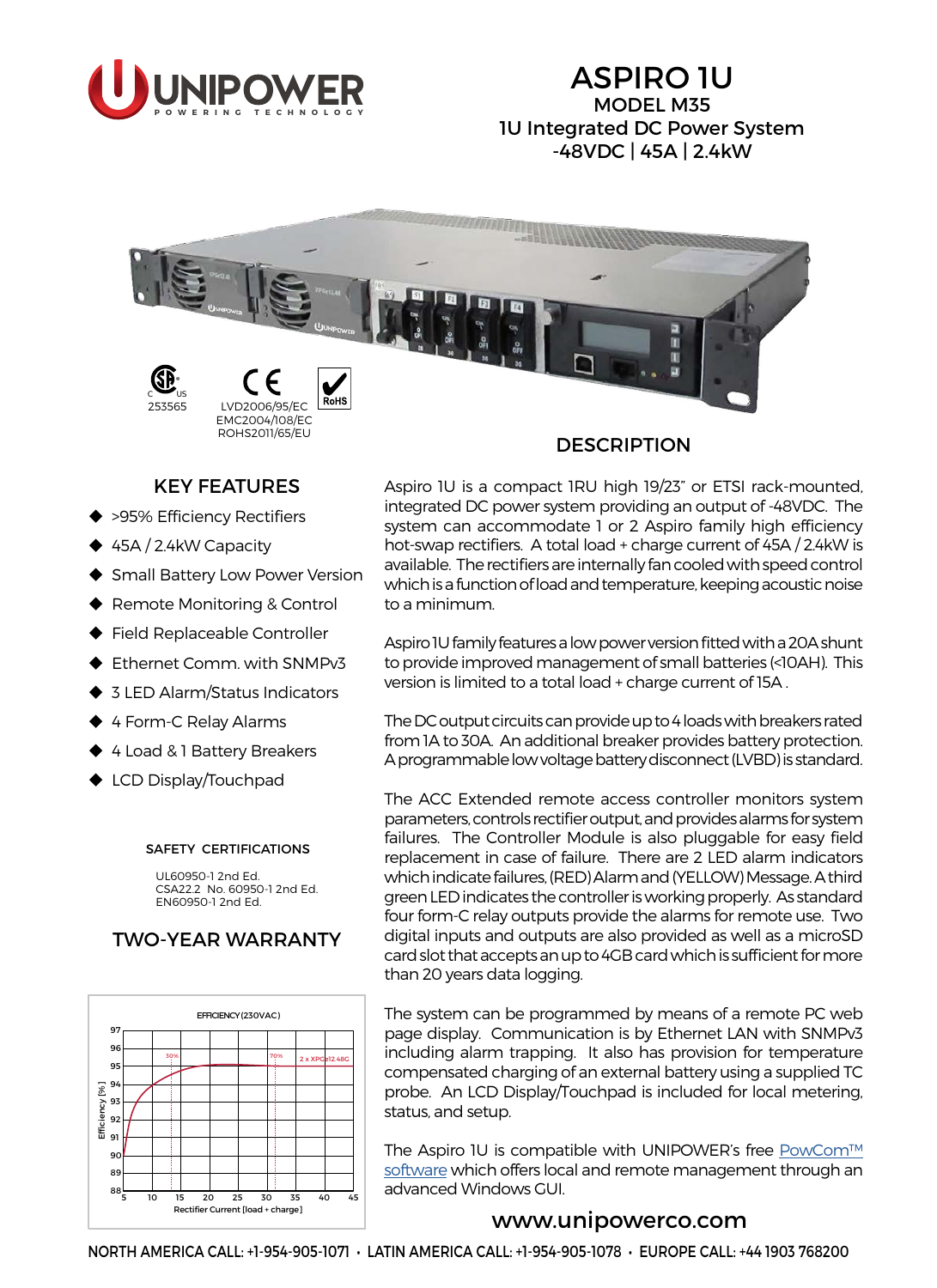

## SYSTEM SPECIFICATION & CAPABILITY GUIDE

| <b>SYSTEM DESIGNATION</b>                      |         | ASPIRO 1U - 1-M00035                                                                                                                                  |                                                              |  |  |  |  |  |
|------------------------------------------------|---------|-------------------------------------------------------------------------------------------------------------------------------------------------------|--------------------------------------------------------------|--|--|--|--|--|
| <b>OUTPUT</b>                                  |         |                                                                                                                                                       |                                                              |  |  |  |  |  |
| System Voltage                                 |         | -48VDC nominal   53.5V float                                                                                                                          |                                                              |  |  |  |  |  |
|                                                |         | <b>STANDARD VERSION</b>                                                                                                                               | <b>LOW POWER VERSION</b>                                     |  |  |  |  |  |
| Maximum Power @ 120VAC nom.                    |         | 1600W                                                                                                                                                 | 800W                                                         |  |  |  |  |  |
| Maximum Power @ 230/400VAC nom.                |         | 2400W                                                                                                                                                 | 800W                                                         |  |  |  |  |  |
| Maximum Current @<br>120VAC nominal            | Load    | 23A @90-100VAC, 25A @ 100-180VAC                                                                                                                      | 15A                                                          |  |  |  |  |  |
|                                                | Battery | 25A discharge   s/w controlled (deducted from load capacity)                                                                                          | 15A discharge   s/w controlled (deducted from load capacity) |  |  |  |  |  |
| Maximum Current @                              | Load    | 45A                                                                                                                                                   | <b>15A</b>                                                   |  |  |  |  |  |
| 230/400VAC nominal                             | Battery | 45A discharge   s/w controlled (deducted from load capacity)                                                                                          | 15A discharge   s/w controlled (deducted from load capacity) |  |  |  |  |  |
| No. Rectifier Slots                            |         | 2                                                                                                                                                     |                                                              |  |  |  |  |  |
| <b>DC DISTRIBUTION</b>                         |         |                                                                                                                                                       |                                                              |  |  |  |  |  |
| Loads Circuits                                 |         | 4 x 1A to 30A (see configuration guide on page 5)                                                                                                     |                                                              |  |  |  |  |  |
| <b>Battery Circuits</b>                        |         | 1 x 40A to 65A (see configuration guide on page 5)                                                                                                    |                                                              |  |  |  |  |  |
| <b>INPUT</b>                                   |         |                                                                                                                                                       |                                                              |  |  |  |  |  |
| Voltage (nominal)                              |         | 1-phase 100-120/200-240VAC (L + N + PE)<br>2 x 1-phase 100-120/200-240VAC (L + N + PE)                                                                |                                                              |  |  |  |  |  |
| Frequency                                      |         | 47-63Hz                                                                                                                                               |                                                              |  |  |  |  |  |
| Maximum Input Current                          |         | 1-phase - 16A   2-phase - 8A each input                                                                                                               | 1-phase - 9A   2-phase - 4.5A each input                     |  |  |  |  |  |
| Rectifier Power Factor                         |         | >0.98 (typical)                                                                                                                                       |                                                              |  |  |  |  |  |
| MONITORING & CONTROL (ACC Extended Controller) |         |                                                                                                                                                       |                                                              |  |  |  |  |  |
| Alarm Relays                                   |         | 4                                                                                                                                                     |                                                              |  |  |  |  |  |
| Local Interface                                |         | 4 x 20 LCD, 4-key menu, USB / RS232, microSD card slot (4GB max,) for data logging                                                                    |                                                              |  |  |  |  |  |
| Remote Interface                               |         | Ethernet / Modem using PowCom™ software package<br>Ethernet port allows monitoring and control over a TCP/IP network.<br>Web browser support + SNMPv3 |                                                              |  |  |  |  |  |
| <b>LED Indications</b>                         |         | Green - System ON; Yellow - Message(s); Red LED - Alarm(s)                                                                                            |                                                              |  |  |  |  |  |
| External Digital I/O                           |         | 2 x Inputs, 2 x Outputs (Open Collector)                                                                                                              |                                                              |  |  |  |  |  |
| <b>BATTERY MANAGEMENT</b>                      |         |                                                                                                                                                       |                                                              |  |  |  |  |  |
| Symmetry Inputs                                |         | 6 or 12 (can be redefined as analog inputs up to 100VDC)                                                                                              |                                                              |  |  |  |  |  |
| Low Voltage Battery Disconnect (LVBD)          |         | 1 x 80A Programmable                                                                                                                                  |                                                              |  |  |  |  |  |
| Temperature Compensated Charging               |         | Programmable                                                                                                                                          |                                                              |  |  |  |  |  |
| <b>COMPLIANCE</b>                              |         |                                                                                                                                                       |                                                              |  |  |  |  |  |
| <b>EMC</b>                                     |         | EN 300 386; EN61000-6-3 (Emission); EN61000-6-2 (Immunity)                                                                                            |                                                              |  |  |  |  |  |
| Safety                                         |         | IEC60950-1:2005 2 Ed. +A1:2009                                                                                                                        |                                                              |  |  |  |  |  |
| <b>ENVIRONMENTAL</b>                           |         |                                                                                                                                                       |                                                              |  |  |  |  |  |
| Operating Temperature                          |         | -40°C to +65°C (derated above +55°C, see manual and rectifier datasheet for details)                                                                  |                                                              |  |  |  |  |  |
| Storage Temperature                            |         | -40°C to +85°C                                                                                                                                        |                                                              |  |  |  |  |  |

#### RECTIFIER MODULES vs. SYSTEM CAPACITIES

| RECTIFIER MODULES (float voltage 53.5V) |                    |                                            |                                            |                               |                                 |                                                     | <b>SYSTEM CAPACITY</b> |                                                                  |        |  |  |
|-----------------------------------------|--------------------|--------------------------------------------|--------------------------------------------|-------------------------------|---------------------------------|-----------------------------------------------------|------------------------|------------------------------------------------------------------|--------|--|--|
| <b>MODEL</b><br><b>NUMBER</b>           | <b>EFFICIENCY1</b> | <b>INPUT</b><br><b>VOLTAGE<sup>2</sup></b> | <b>INPUT</b><br><b>CURRENT<sup>3</sup></b> | <b>OUTPUT</b><br><b>POWER</b> | <b>OUTPUT</b><br><b>CURRENT</b> | <b>MAX. LOAD CURRENT</b><br><b>STANDARD VERSION</b> |                        | <b>MAX. LOAD CURRENT</b><br><b>LOW POWER VERSION<sup>5</sup></b> |        |  |  |
|                                         |                    |                                            |                                            |                               |                                 | <b>TOTAL</b>                                        | $1+14$                 | <b>TOTAL</b>                                                     | $1+14$ |  |  |
| XR04.48G                                | >88.0%             | 85-275VAC                                  | 5.3A/2.5A                                  | 400W                          | 7.5A                            | 15.0A                                               | 7.5A                   | 15.0A                                                            | 7.5A   |  |  |
| XR08.48G                                | >90.0%             | 85-275VAC                                  | 10.5A/4.9A                                 | 800W                          | 15.0A                           | 30.0A                                               | 15.0A                  | 15.0A                                                            | 7.5A   |  |  |
| XPGe12.48G                              | >95.0%             | 90-180VAC                                  | 7.3A                                       | 600W                          | 11.2A                           | 22.4A                                               | 11.2A                  | 15.0A                                                            | 7.5A   |  |  |
|                                         |                    | 180-275VAC                                 | 7.0A                                       | 1200W                         | 22.4A                           | 44.8A                                               | 22.4A                  | 15.0A                                                            | 7.5A   |  |  |

Notes:

1. When operating at 230VAC.

2. All models will operate over the full range, automatically limiting output current/power according to the actual input voltage range applied.

3. Input currents shown are expected maximums at 90VAC/180VAC as appropriate.

4. Figures quoted are at 110VAC input. See separate rectifier [datasheet](http://www.unipowerco.com/pdf/xpge12-ds.pdf) for details.

5. May required reduction in maximum charge current when batteries not fully charged.

6. The Low Power Version is configured with a 20A shunt to improve measurement resolution when using a small (~10Ah or less) battery.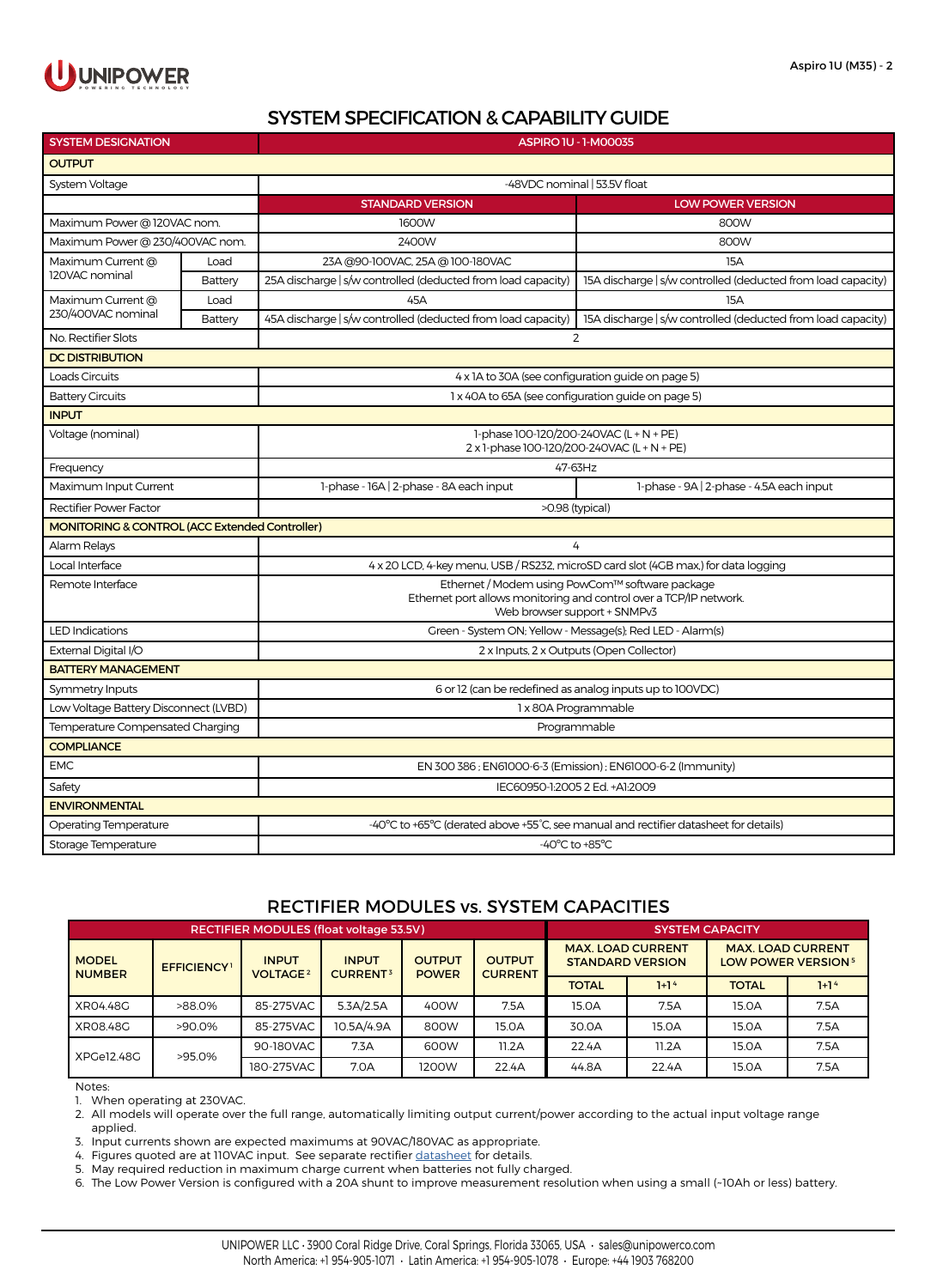

#### FRONT PANEL DESCRIPTION



UNIPOWER LLC • 3900 Coral Ridge Drive, Coral Springs, Florida 33065, USA • [sales@unipowerco.com](mailto:sales%40unipowerco.com?subject=Aspiro%201U) North America: +1 954-905-1071 • Latin America: +1 954-905-1078 • Europe: +44 1903 768200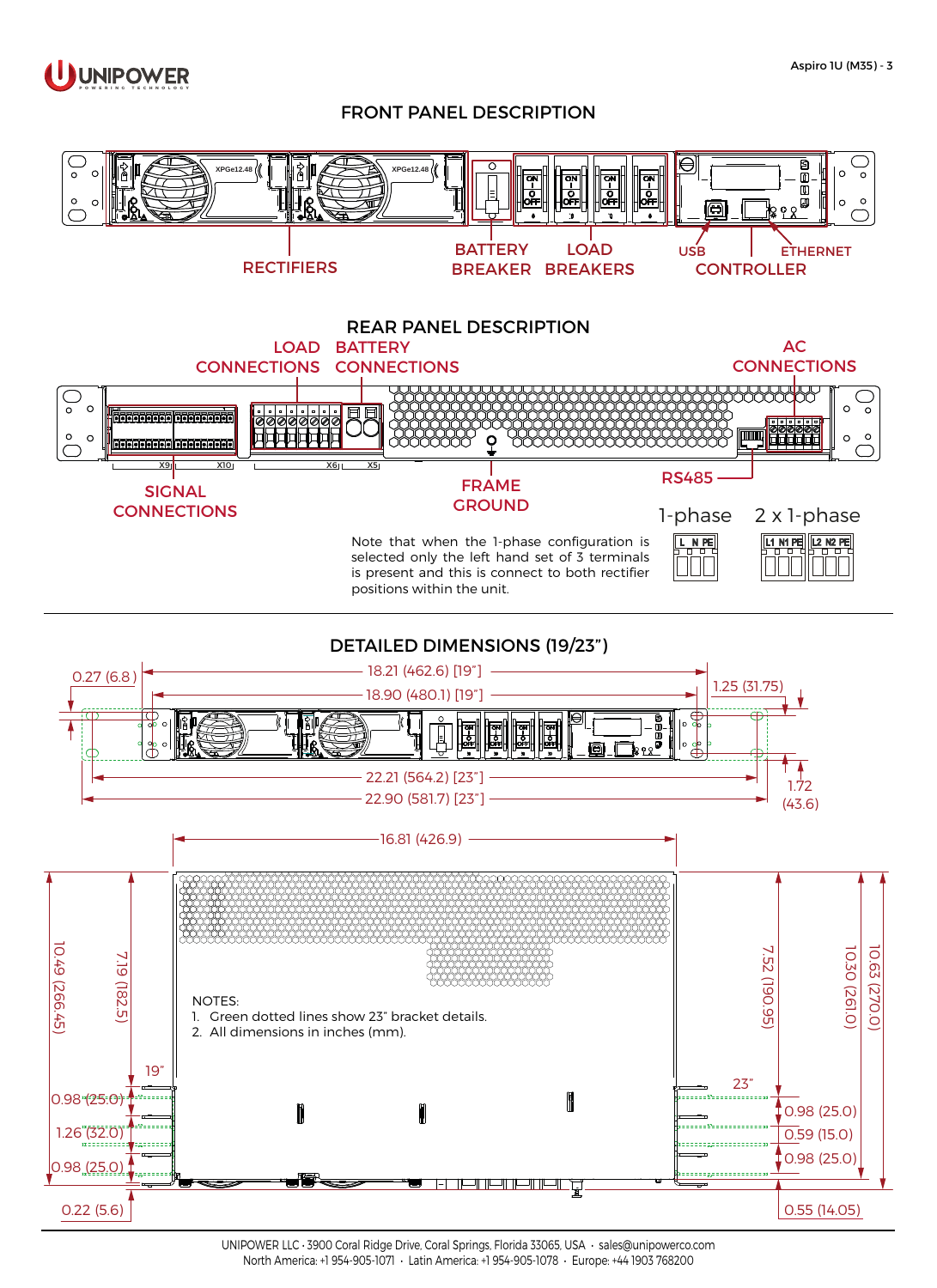

### DETAILED DIMENSIONS (ETSI/21")



#### WEIGHTS & DIMENSIONS

|                                | <b>UNIT</b>      |                |                  |                                 | <b>PACKAGED</b> |              |               |                                 |             |
|--------------------------------|------------------|----------------|------------------|---------------------------------|-----------------|--------------|---------------|---------------------------------|-------------|
| <b>UNIT</b>                    | Width            | Height         | Depth            | Weight                          | Width           | Height       | Depth         | Weight                          | # in<br>box |
| System Unit<br>(19" Mounting)  | 18.90<br>(480.1) | 1.72<br>(43.6) | 10.41<br>(264.5) | $9.5$ lbs<br>(4.3 kg)           | 23.2<br>(589)   | 7.9<br>(200) | 15.3<br>(387) | $11$ lbs<br>(5 kg)              |             |
| System Unit<br>(ETSI Mounting) | 21.10<br>(535.0) |                |                  |                                 |                 |              |               |                                 |             |
| Rectifier Module               | 4.0<br>(102)     | 1.6<br>(41)    | 9.0<br>(229)     | $2.4$ lbs<br>$(1.1 \text{ kg})$ | 6.0<br>(152)    | 2.2<br>(55)  | 11.5<br>(291) | $2.6$ lbs<br>$(1.2 \text{ kg})$ |             |

Dimensions in inches (mm)